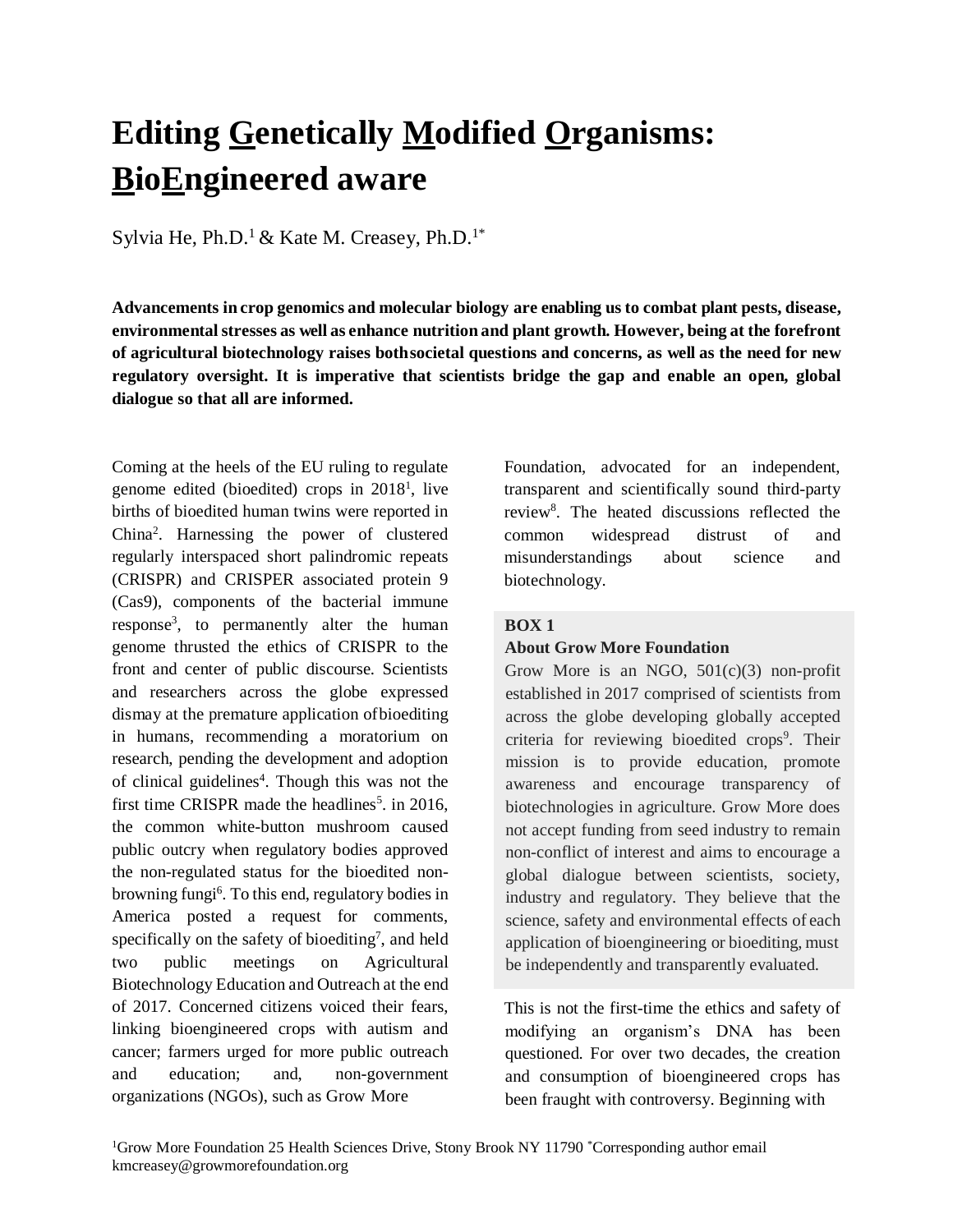the transgenic better-tasting garden tomato in the mid 1990s (Box 2) to the most recent edited soybean with reduced trans fats<sup>10</sup>, fear, concern and uncertainty have negatively dominated the dialogue. This attitude is perhaps not surprising, given the contrast in regulatory approval of modified crops for human consumption, with the US and EU representing opposite ends of the regulatory spectrum. Approval of the CRISPR mushroom in the US set the precedent for nonregulated status of all subsequent CRISPR organisms that do not contain any foreign DNA and were created by precisely targeting and editing the native DNA. Meanwhile, the EU ruled that CRISPR-mediated genome editing is essentially equivalent conventional bioengineering methods and therefore should be regulated. Therefore, bioedited crops cannot be created, tested or imported within the EU without prior regulatory approval, greatly impacting science, and pushing many scientists to  $act<sup>11,12</sup>$ .

Regulatory bodies in Nigeria recently approved bioengineered *Bacillus thuringiensis* (Bt) resistant cowpea<sup>13</sup>, in contrast with unsubstantiated claims that farming Bt cotton in Bangladesh correlated with farmer suicide rates<sup>14</sup>, reducing farmers to illegally growing Bt Brinjal (Richard Roberts, Pers. Comm.). Bioengineered plantain field trials were recently successful in Uganda<sup>15</sup>, whereas several years prior, bioengineered rice field trials in the Philippines were destroyed by activists<sup>16</sup>. Though many EU countries ban the cultivation and import of bioengineered crops for human consumption, importation of bioengineered corn and soy for livestock feed is permitted $17$ .

Everything we eat today has been selectively bred for favourable (genetic) traits and domesticated, and thus, technically, these crops are genetically modified. Bioediting could be viewed as one of many tools or technological advances that can be utilized to help us towards food security.

### **BOX 2**

### **You say modified, I say edited**

The first bioengineered crop on the market was tomato, and thirty years on it may well be the first bioedited crop also. Studies highlight the potential applications of bioediting in tomato fruit ripening<sup>18</sup> and added flavour<sup>19</sup>. There is variation in size, shape and colour of tomatoes, due to domestication and selective breeding that modified 'natural' wild tomatoes, giving us 'natural GMO' tomatoes. Thanks to advanced breeding practices, we have long-lasting and shelf-stable tomatoes. However, in breeding stronger, bigger tomatoes, flavour was negatively impacted. To overcome this, Flavr Savr $^{20}$  was created in the 1990s by the US company Calgene. They were committed to an open dialogue with the public to build confidence and reassurance, voluntarily seeking government approval and labeling. Whilst in the EU, the UK company Zeneca bioengineered tomatoes using similar technologyand manufactured purees that outsold other tomato-based products in UK supermarkets. However, this was only for a short time. Why is this? The media hysteria caused by the 'Pusztai affair'<sup>21</sup> involving rat feeding studies had lasting negative consequences on the perception and acceptance of biotechnology in the  $EU^{22}$ . No bioengineered tomatoes have been commercially available since the 1990s, and yet 'non-GMO' labels can be found on tomatoes and tomato-based products in many countries.

Historically, farmers have always incorporated technological advances into their crop and livestock management: from prehistoric ploughs to labour-saving machinery during the Industrial Revolution, and on to the use of pesticides and cross-bred high-yielding crops during the Green Revolution of the late twentieth century<sup>23</sup>. Since these advances, farming has become far removed from our everyday lives, with children being unable to identify and fearful of fresh produce that their processed food was derived from.Most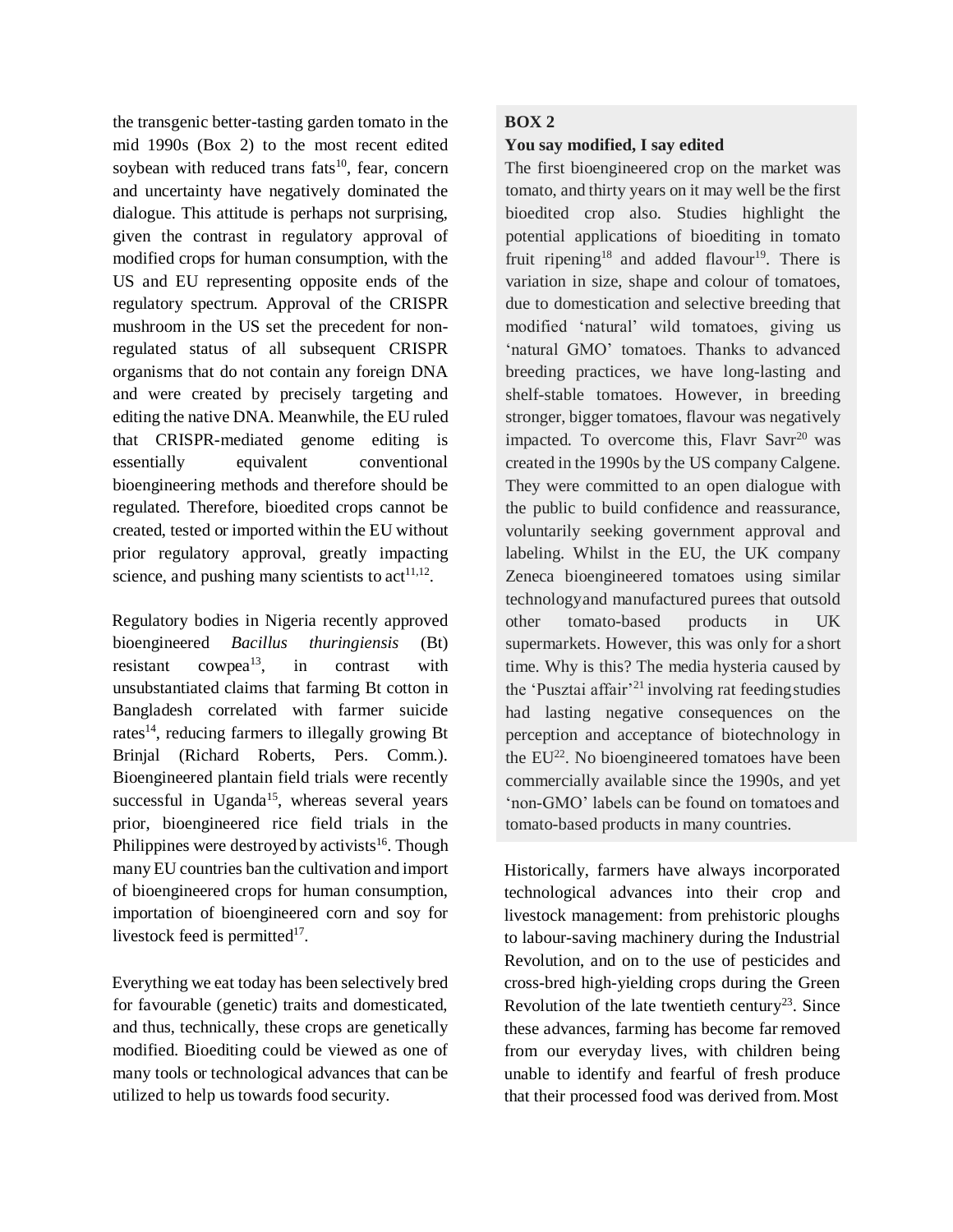people are unaware of the issues faced by growers and the role of breeders in agriculture.

As regulatory bodies around the world debate the regulation of bioedited fungi, plants, animals and humans, the dialogue is further clouded due to the lack of standardization. Bioengineered crops are produced by the transfer of genetic materialfrom an unrelated species (transgenic), or related (cisgenic), and are commonly referred to as genetically modified organisms (GMOs). Marketing initiatives dictate the binary concept of GMO or non-GMO, providing an attractive simplified statement for consumers. Such categorization inaccurately portrays that there are many more bioengineered crops commercially available than in reality. Furthermore, inorganic products (as opposed to organic, i.e.,alive, not to be confused with the alternate definition of grown with 'natural chemicals') lack DNA to be bioengineered in the first place, e.g., Himalayan salt and water. This misleading labelling does not enable consumers to make better decisions, but instead plays on their fears at their own expense, literally. Exploitation of GMOs further detaches society from the science, impacting stakeholders and policymakers. Alike biotechnology, labelling should adhere to ethical standards, and the misuse should be prevented by  $law<sup>24</sup>$ . At the end of 2018, American regulatory agencies announced the ruling for the mandatory labelling of bioengineered foods by  $2020^{25}$ . Yet, this ruling does not cover foods derived from bioedited crops. Unsurprisingly, consumer advocacy groups raised concerns that not labelling would be just as misleading as labelling water non-GMO, or add greater meaning to the alternative of non-GMO. Standardized food labelling would prevent such fear-based marketing and enable all to make informed choices.

So, why is bioengineering so controversial? The difference that sets biotechnology apart from other accepted methods for developing crops and animals is that it provides much greater control and precision of the genetic changes introduced. This stands in stark contrast to other accepted traditional bioengineering techniques to randomly create genetic changes, used in the first generation of bioengineered crops, namely radiation and chemical mutagenesis. Science evolves quickly, and it is not surprising that when feeling left behind by advances, laypersons turn to sources that are easily digestible, often ignoring the credibility of the citations or the conflicts of interest, and too often conclude that correlation equates with causation. Thus, "carcinogens mutate our DNA and cause cancer" becomes "genetic modification of our food causes cancer". Even the discredited and retracted study on the association of herbicideresistant corn and cancer in rats<sup>26</sup> continues to be referenced and disseminated by GMO opponents as scientific proof of the alleged carcinogenic properties of GMOs.

With such established fear and distrust of the most commonly cited and controversial application of bioengineering, i.e., herbicide tolerance, how can we enable a new narrative? Most can agree on the need to achieve food security, safety and sustainability. We can also agree that there will be insufficient arable land and fresh water to feed the growing world's population. And, that unpredictable weather changes will directly impact and impede harvest. Bioengineering has already saved papaya from viral infection, biofortified rice and plantain, and holds the potential to save cocoa from fungal infection, cassava from viral disease, maize from Fall armyworm, and coffee from climate change.

Science is about truth, and truth without transparency is meaningless. Without understanding the empiricism and scientific rigour of peer-review, as well as the testing of the scientific process, misinformation will continue to flourish, sow discord, and breed fear. Only if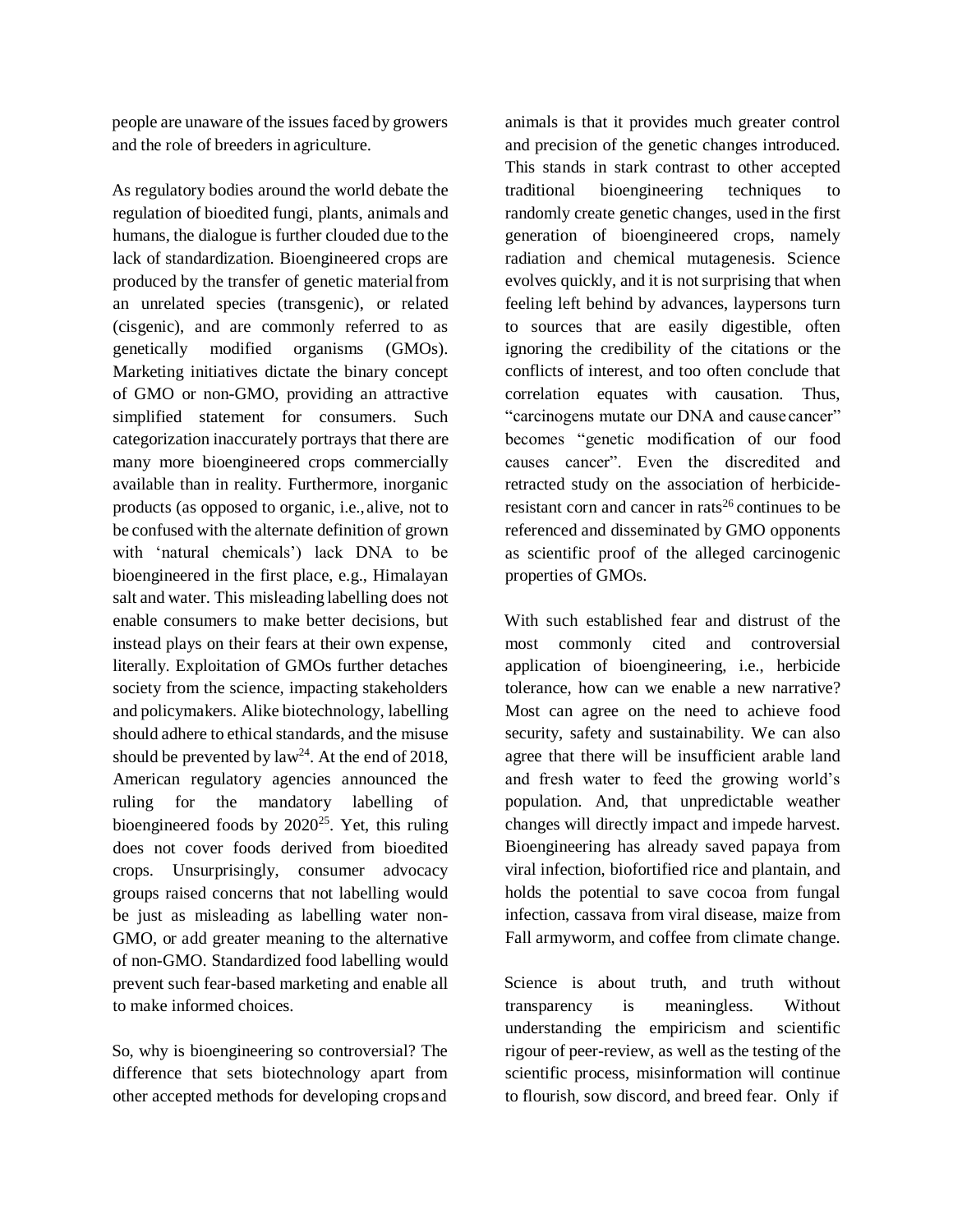everyone is accurately informed, a formulated coherent, inclusive and productive dialogue can ensue. And, considering that public funding is a major contributor to research, scientists owe it to society to communicate widely. Just as Technology, Entertainment, Design (TED) conference talks<sup>27</sup> are viewed by millions and voluntarily translated into more than a hundred languages, qualified experts could lead such communications efforts.

Regardless of stance, it is crucial for scientists, farmers, regulatory bodies, stakeholders, manufacturers, and most importantly consumers, from developed as well as developing countries, to come to the same table and put personal beliefs aside to devise a global and substantive policy on the creation and consumption of bioedited foods.

## **GLOSSARY**

Terms that are used to describe molecular methods and application to agriculture are briefly explained.

**Bioedited** Term covering a wide range of molecular methods that are newer and more precisely modify the genome of an organism, such as CRISPR/Cas9 biotechnology (see definition below); and is used interchangeably with genome edited.

**Bioengineered** Alternative term for genetically engineered or genetically modified; a bioengineered organism contains DNA that was inserted into its genome that originates from a different organism. The DNA encoding the trait could come from the same species or a completely different one; for example, a gene from a bacterial species was introduced into

soybeans, corn, and several other crops to make them more resistant to insect attacks.

**Cas9** Bacterial protein that is guided to its target by a short sequence that matches and then cuts DNA and originated as a component of bacterial immune systems.

**Cisgenic** Type of bioengineering modification where the genetic trait introduced into the organism was from the same or a closely related species or wild relative. In theory the trait could also have been introduced into the organism via conventional crop development methods such as breeding.

**CRISPR** Technology derived from clustered, regularly interspaced, short palindromic repeats (CRISPR). This acronym originally referred to one aspect of the bacterial immune response to viruses, specifically, the component in the bacterial genome that contains small fragments of viral DNA. These fragments serve as guides for the Cas9 enzyme to identify invading viral DNA in order to cleave it and stop the virus from replicating in the cell. Currently, CRISPR and/or CRISPR/Cas9 is used as a general term to refer to the technique or method of bioengineering that forces this system to modify a wide variety of organisms.

**GMO** Abbreviation of genetically modified organism; a general term referring to any bioengineered organism.

**Transgenic** Type of bioengineeringmodification where the DNA modification introduced into a species originated from a different species that is not sexually compatible with the recipient organism. Bioengineered soybeans that are resistant to glyphosate are an example of a transgenic plant crop.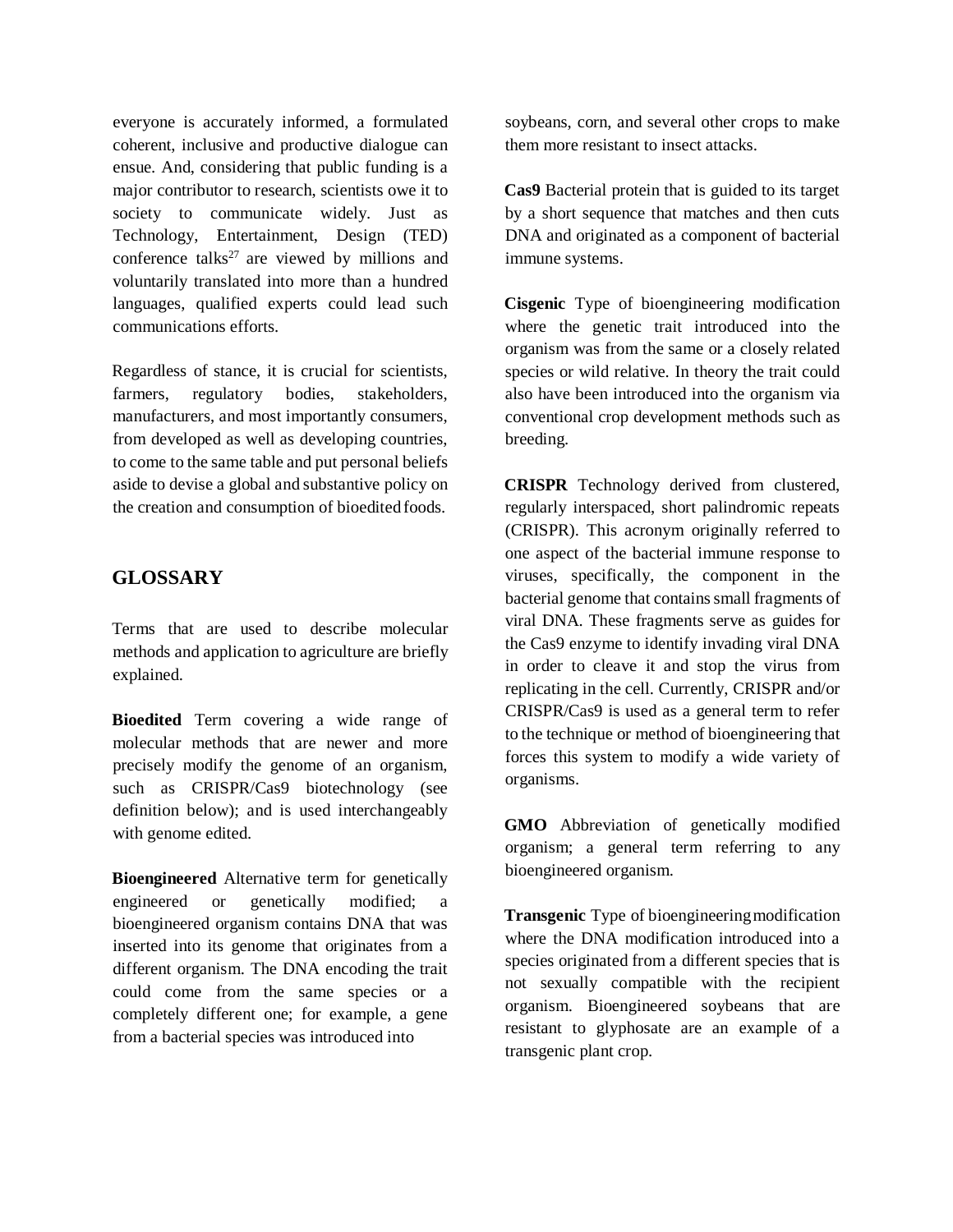#### **REFERENCES**

1 Judgement inCase C-528/16 Confédérationpaysanne and Others v Premier ministre and Ministre de l'Agriculture, de l'Agroalimentaire et de la Forê. Court of Justice of the European Union PRESS RELEASE No 111/18 Luxembourg, 25, July2018.

2 Regalado A. Chinese scientists are creating CRISPR babies. MIT Technology Review. 25, November 2018.

3 Ishino Y, Shinagawa H, Makino K, Amemura M, Nakata A. 1987. Nucleotide sequence of the iap gene, responsible for alkaline phosphatase isozyme conversion in Escherichia coli, and identification of the gene product. J Bacteriol 169:5429–5433. doi:10.1128/jb.169.12.5429-5433.1987.

4 Eric S. Lander, Françoise Baylis, Feng Zhang, Emmanuelle Charpentier, Paul Berg, Catherine Bourgain, Bärbel Friedrich, J. Keith Joung, Jinsong Li, David Liu, Luigi Naldini, Jing-Bao Nie, Renzong Qiu, Bettina Schoene-Seifert, Feng Shao, Sharon Terry, Wensheng Wei & Ernst-Ludwig Winnacker. Adopt a moratorium on heritable genome editing. Nature 567, 165-168 (2019) doi: 10.1038/d41586-019-00726-5.

5 Waltz E. Gene-edited CRISPR mushroom escapes US regulation. Nature. 2016 21 Apr;532(7599):293. doi: 10.1038/ nature.2016.19754. PubMed PMID: 27111611.

6 [Yang Y. Confirmation that tr](http://www.growmorefoundation.org/about)ansgene-free, CRISPR-edited mushroom is not a regulated article College of Agricultural Sciences, The Pennsylvania State University. APHIS USDA 30 Oct, 2015[. https://www.aphis.usda.gov/biotechnology/downloads/](http://www.aphis.usda.gov/biotechnology/downloads/) reg\_loi/15-321-

01\_air\_inquiry.pdf

7 Agricultural Biotechnology Education and Outreach Initiative; Public Meetings; Request for Comments A Notice by the Food and Drugadministrationon 13 Oct 2017.

8 Public Meetingon Agricultural BiotechnologyEducationand Outreach, 7 November, 2017. [https://www.fda.gov/downloads/Food/NewsEvents/](http://www.fda.gov/downloads/Food/NewsEvents/) WorkshopsMeetingsConferences/UCM586757.pdf

9 [www.growmorefoundation.org/abou](http://www.growmorefoundation.org/abou)

10 Demorest ZL, Coffman A, Baltes NJ, Stoddard TJ, Clasen BM, Luo S, Retterath A, Yabandith A, Gamo ME, Bissen J, Mathis L, Voytas DF, Zhang F. Direct stacking of sequence-specific nuclease-induced mutations to produce high oleic and low linolenic soybean oil. BMC Plant Biol. 2016 Oct 13;16(1):225. PubMed PMID: 27733139; PubMed Central PMCID: PMC5062912.

11 Urnov FD, Ronald PC, Carroll D. A call for science-based review of the European court'sdecision on gene-edited crops. Nat Biotechnol. 2018 Sep 6;36(9):800-802. doi: 10.1038/nbt.4252. PubMed PMID: 30188544.

12 Expert reaction to Court of Justice of the European Unionruling that GMO rules should cover plant genome editingtechniques. Science Media Centre. 2016.

[http://www.sciencemediacentre.org/expert-reaction-to-court-of](http://www.sciencemediacentre.org/expert-reaction-to-court-of-)[justice-of-the-european-union-ruling-that-gmo-rules-should-cover](https://www.aphis.usda.gov/biotechnology/downloads/reg_loi/15-321-01_air_inquiry.pdf)plant-genome-editing-techniques/

13 Decision Document for a permit for the Commercial release of Pod Borer - Resistant Cowpea (PBR – Cowpea)-event AAT709A, genetically modified for lepidopteran insect pest (Maruca vitrata) resistance, issued to Institute for Agricultural Research (IAR),Zaria.

14 Thomas G, De Tavernier J. Farmer-suicide in India: debating the role of biotechnology. Life Sci Soc Policy. 2017 Dec;13(1):8. doi:10.1186/s40504-017-0052-z.Epub 2017May11.PubMedPMID: 28497354;PubMedCentralPMCID:PMC5427059.

15 Paul JY, Khanna H, Kleidon J, Hoang P, Geijskes J, Daniells J, Zaplin E, Rosenberg Y, James A, Mlalazi B, Deo P, Arinaitwe G, NamanyaP,BeckerD,Tindamanyire J,TushemereirweW,HardingR, Dale J. Golden bananas in the field: Elevated fruit pro-vitamin A from the expression of a single banana transgene. Plant Biotechnol J. 2017 Apr;15(4):520-532.doi: 10.1111/pbi.12650.Epub 2016Dec20. PubMed PMID: 27734628; PubMed Central PMCID: PMC5362681.

16 Slezack,M.MilitantFilipino farmersdestroyGoldenRiceGMcrop. [https://www.newscientist.com/article/dn24021-militant-filipino](http://www.newscientist.com/article/dn24021-militant-filipino-)farmers-destroy-golden-rice-gm-crop/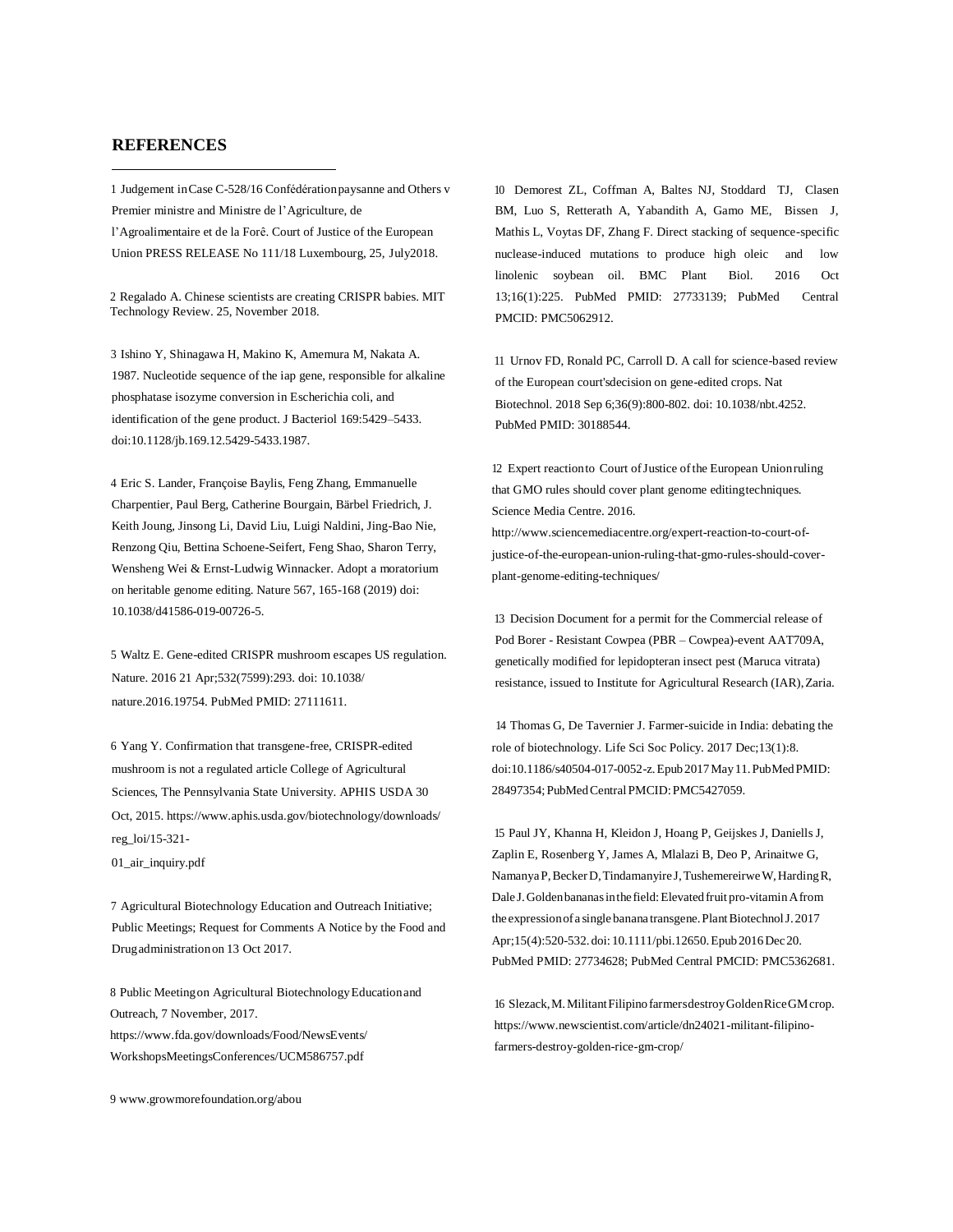17 European Food Safety Authority. Outcome of the European Member States and Public consultations on the draft guidance for the risk assessment of the presence at low level of genetically modified plant material in imported food and feed under Regulation (EC) No 1829/2003. 20 November 2017 doi.org/10.2903/sp.efsa.2017.EN-1329.

18 Grierson D. Identifying and silencing tomato ripening genes with antisense genes. Plant Biotechnol J. 2016 Mar;14(3):835-8. doi: 10.1111/pbi.12463.

19 Wang D, Samsulrizal N, Yan C, Allcock NS, Craigon J, Blanco-Ulate B,Ortega-Salazar I, Marcus SE, Bagheri HM, Perez-Fons L, Fraser PD, Foster T, Fray RG, Knox JP, Seymour GB. Characterisation of CRISPR mutants targeting genes modulating pectin degradation in ripening tomato. Plant Physiol. 2018 Nov 20. pii: pp.01187.2018. doi: 10.1104/pp.18.01187.

20 Bruening G, Lyons JM. The case of the flavr savr tomato. California Agriculture, 2000 July. Volume 54, number 4.

21 Ewen SW, Pusztai A. Effect of diets containing genetically modified potatoes expressing Galanthus nivalis lectin on rat small intestine. Lancet. 1999 Oct 16;354(9187):1353-4.

22 Burke, D GM food and crops: what went wrong in the UK? EMBO Rep. 2004 May; 5(5): 432–436. doi: 10.1038/sj.embor.7400160 PMCID: PMC1299063.

23 Pingali PL. Green revolution: impacts, limits, and the path ahead. Proc Natl Acad Sci U S A. 2012 Jul 31;109(31):12302-8. doi: 10.1073/ pnas.0912953109. Epub 2012 23 Jul. Review. PubMed PMID: 22826253; PubMed Central PMCID: PMC3411969.

24 Giddings LV, Atkinson RD. Statement Of Grounds: The Non-Gmo Project Butterfly Logo Wrongly Stigmatizes So-Called "Gmos" And In So Doing Misleads Consumers. Information Technology & Innovation Foundation. September 2018. [http://www2.itif.org/2018-non-gmo-citizen-petition.pdf?](http://www2.itif.org/2018-non-gmo-citizen-petition.pdf) \_ga=2.171268770.383825373.1539098058-1623633589.1539098058

25 7 CFR Part 66 [Doc. No. AMS–TM–17–0050] RIN 0581–AD54 National Bioengineered Food Disclosure Standard AGENCY: Agricultural Marketing Service, USDA. ACTION: Final rule. 65814 Federal Register/Vol. 83, No. 245/21 December 2018/Rules and Regulations

[https://www.federalregister.gov/documents/2018/12/21/2018-27283/](http://www.federalregister.gov/documents/2018/12/21/2018-27283/) national-bioengineered-food-disclosure-standard

26 Séralini GE, Clair E, Mesnage R, Gress S, Defarge N, Malatesta M, Hennequin D. de Vendômois JS. Long term toxicity of a Roundup herbicide and a Roundup-tolerant genetically modified maize. Food Chem Toxicol. 2012 Nov;50(11):4221-31. doi:10.1016/ j.fct.2012.08.005. Epub 2012 Sep 19. Retraction in: Food Chem Toxicol.2014 Jan;63:244. PubMed PMID: 22999595.

27 TED Conferences LLC. TED: Ideas worth spreading. https:// [www.ted.com/](http://www.ted.com/)

**ACKNOWLEDGEMENTS** The authors thank Denis Murphy for his feedback and contributions to this article. No competing interests declared.